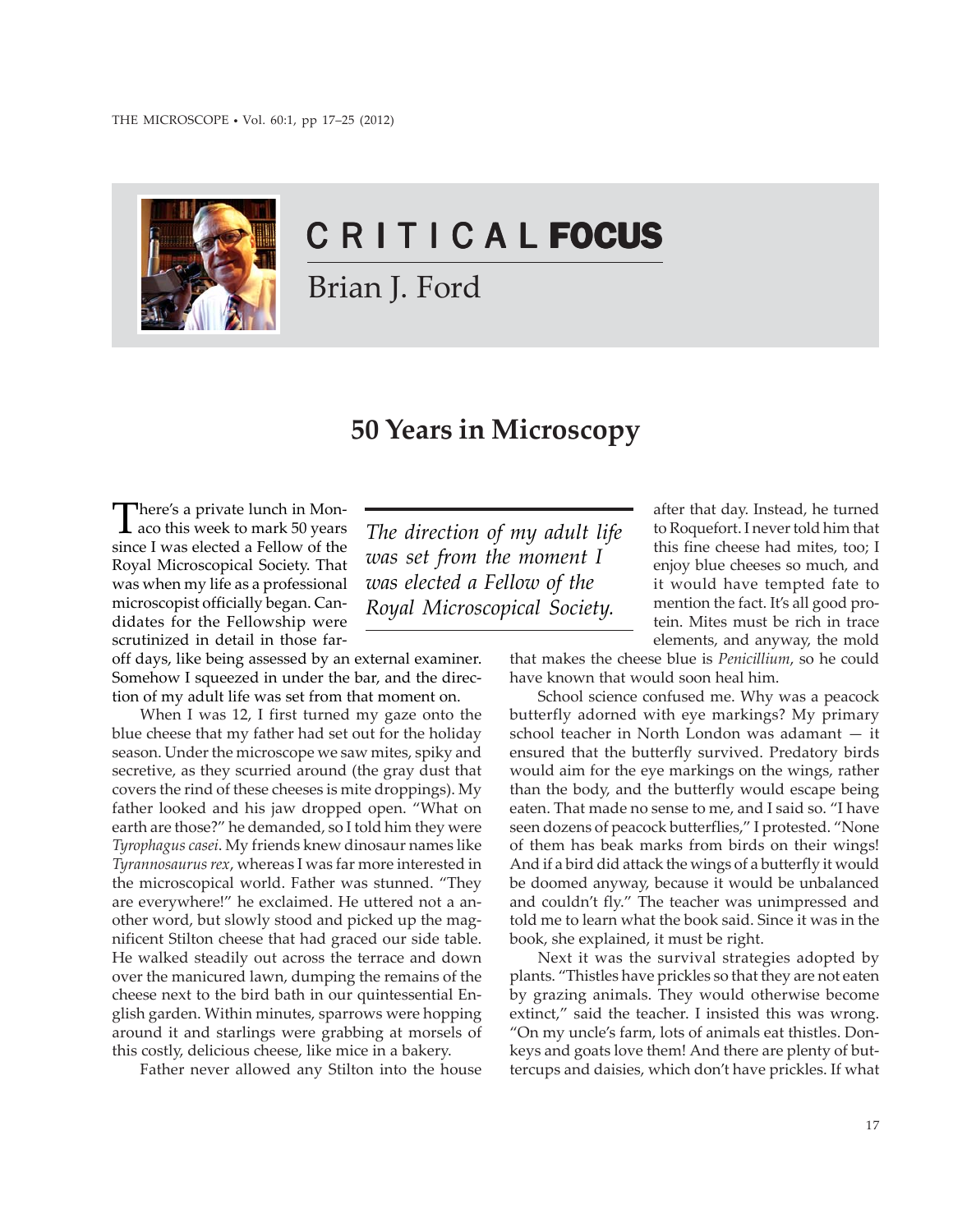

This portrait with my parents and baby sister was taken when I was 7 years old in the drive of the house where we lived in Potters Bar, North London. My father William was a noted engineer like his father Jack, who always said the family was descended from Sir James Watt, the steam engine pioneer.

you said was true, then they'd have become extinct millions of years ago." The teacher shook her head and explained that it said so in the book, and the book must be correct. "When you are older you will understand not to keep asking these questions," she said. The lesson was sinking in  $-$  many of the scientific facts we take for granted were suspect.

I was always intrigued by optical instruments. At school I became an expert with a spectrometer, and at age 16, my parents gave me a microscope when I graduated from high school. The first lectures I ever gave on microscopes were as a schoolboy. I was soon experimenting with homemade cameras for photomicrography, constructing them from wood, card and lightproof paper, and culturing bacteria on agar plates.

Some of the first pictures I took were eventually published in reference books and nobody suspected they had been taken by a teenaged rock-and-roll fan with jeans and acne.

The principle problem for any youngster is finding a mentor who can build on one's enthusiasms. At school I was fortunate enough to have spare-time tuition from Dr. A.G. Lowndes. He had once taught that great scientist Sir Peter Medawar, who became Director of the National Institute for Medical Research and President of the British Association for the Advancement of Science. Medawar, wrote *New Scientist*, found Lowndes to be an inspiring teacher  $-$  I thought so, too. He was also uncouth and a rebel.

In those days, people didn't take a year out before going to college. I did. A junior place came up with the Medical Research Council (MRC), working under Prof. Scott Thompson. His chief technician was a rotund, bristly character named John Smith who erupted clouds of cigarette smoke around him as he spoke and spat crumbs of tobacco to punctuate each sentence as other people used commas. He was "Mr. Smith" to everyone, and he had a deep knowledge of microscopical research. He had me draw up the purchase list for the coming year's research budget, and I pared it down to essentials.

"We only need 12 of these and we can still manage with those . . ." I began, whereupon he boomed at me: "Just look at these costs. This is less than half of what we spent last year!"

 "Yes," I simpered, naively. "Just think what we could save."

He looked at me as if I'd lost my grasp of reality which, by this time, I was already beginning to suspect. "If we only ask for half the grant, then they'll never give us the full amount again," he said. "Not only that, but they'd be wondering what we had been doing with all the extra money, if we hadn't needed it."

I was already nervous, and out of my depth. "But can't we just save it for the future?" I suggested, dodging clouds of ash.

"Look, lad," puffed Mr. Smith. "The point about grants is spending money, not saving it. If we had £50,000 last year, we need £60,000 this time." I still didn't understand, and said: "But we could probably manage with  $£30,000$  - even less," I insisted.

"You never need less in science," he explained. "You always need more. And if you haven't spent it all, then that's your failure to capitalize on the situation. If it hasn't been spent, then find a way to spend it. Research laboratories are not in the business of being economical."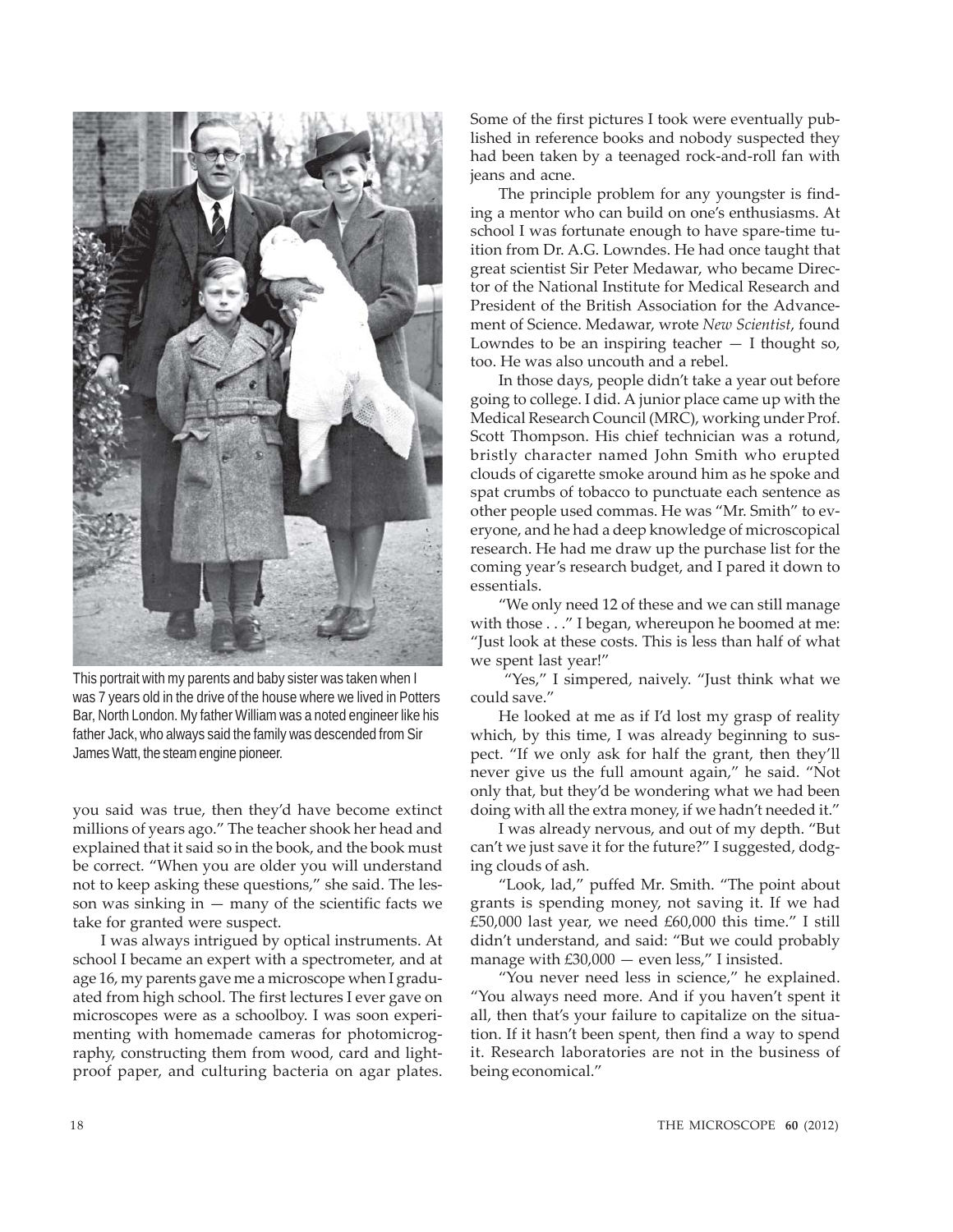You may wonder why I was at the MRC and not in university by this time. Truth be told, I was not impressed by the way universities worked. A brilliant research biologist named Ted Hill had already become influential in my life. At the university he pioneered research on the microorganisms that degrade fuel oil. He was spritely, irreverent and crisp in his manner the archetypal English gentleman. Hill spent much time helping me with microbiology, providing me with culture media and Petri dishes. He also gave me worksheets prepared for senior university students. But the other scientists weren't like him.

#### **SCIENCE FOR THE MASSES**

Academics seemed comfortable within their disciplines, but I wanted a different kind of science, without the conformity. I also thought science should be explained to a wider audience, which is why, when I was 20, I wrote to the editor of the local newspaper, offering to write a regular column on science. To my astonishment the editor agreed, but the academics did not approve. You were either a popularizer, in which case you were a full-time media personality, or you were a committed academic, in which case you didn't lower yourself to speak to the press. To the university community, my weekly column was an anachronism.

I thought that, if you were engaged in science, you were best placed to explain it all to the public. You should do it because the public provided the funds for science and endured its vicissitudes. Furthermore, I thought that the tradition of disciplines was restrictive. I wanted to work within disciplines and between them. Academia was concerned with teaching students the current state of knowledge, and I wanted to be one of the people who created the knowledge in the first place. With the encouragement of the staff, I enrolled at Cardiff University in Wales at the last minute, in defiance of all the regular rules and conventions. My department heads were Prof. Mary Percival and Prof. James Brough. I learned so much from both of them. Brough was an admirer of microscopy, and Percival was a botanist with seemingly boundless knowledge.

They were great teachers, but it was not enough. I had a tutorial session with Brough one day and put it to him straight. "It seems to me," I began, "that you study a certain thing for a Ph.D., and eventually when you're  $80 -$  you end up as the world's greatest certain-thing-ologist." He nodded, content that I had at last grasped the situation.

I said: "That's not what I want do do! Science needs a fresh start. It needs original ideas, not those that de-



Here I am in a rowboat showing my enthusiasm for a traditional brass telescope at the Isle of Wight off the south coast of England. I later photographed a solar eclipse with a pinhole camera. Striking an image through lenses was always a fascination.



As a teenager, I was intrigued by the spectroscope. The insights offered by optical instruments were always so revealing and helped explain the real world. Physics was popular at the time, but seemed remote from the microscopic world that I found so compelling.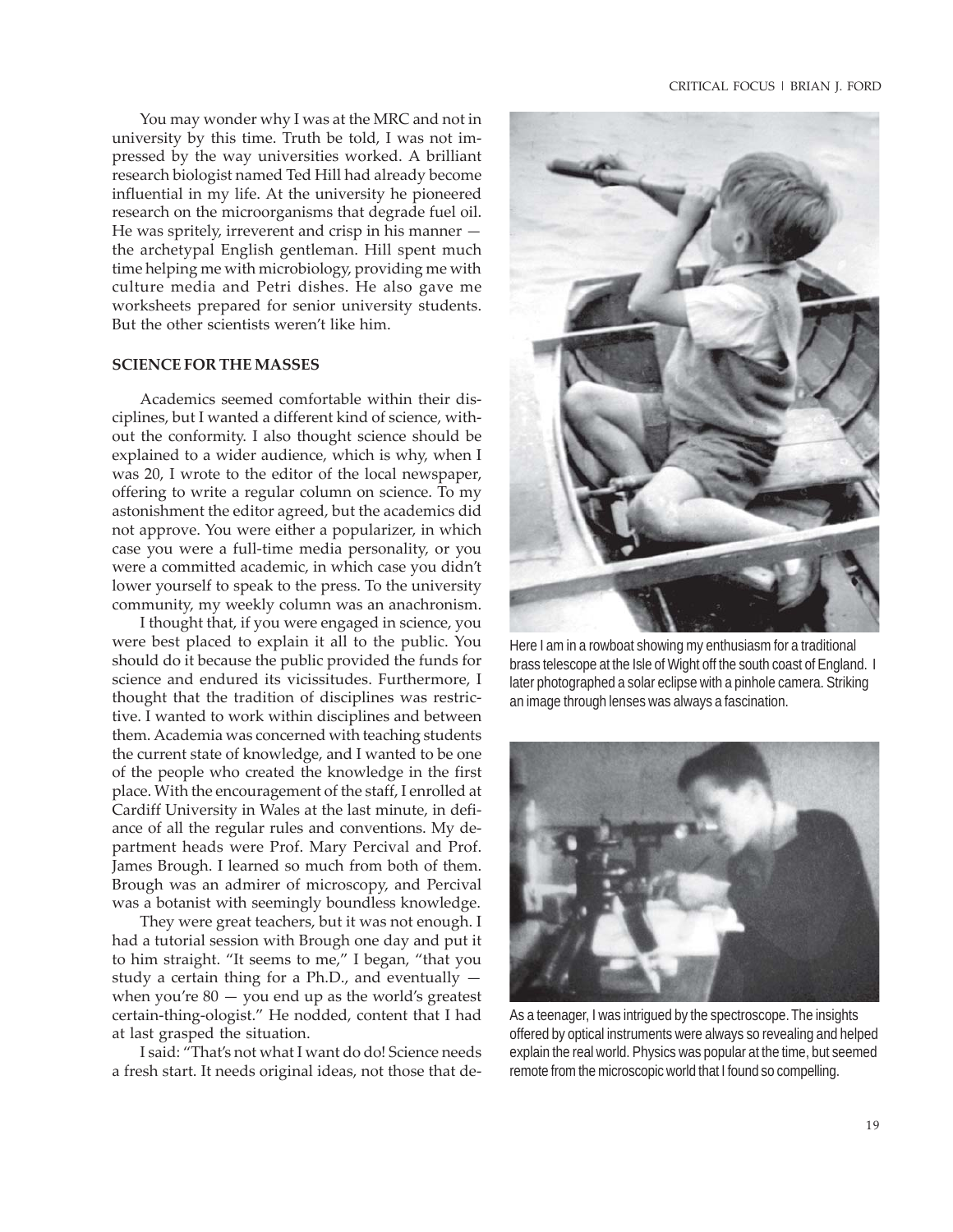

Using a wooden camera made lightproof with black paper, I began to take micrographs as a teenager. My first efforts were taken using bromide paper to capture the negative, instead of film. This early micrograph of the water flea *Daphnia* was contact printed on photographic paper and was later published.



The first cine films I made with the microscope used a former military camera that I fitted with a beam splitter. My lacquered brass Leitz microscope was a gift from my parents when I graduated from high school. In a reckless moment they had promised me a motorbike but decided that a microscope was a safer option.

rive from convention. I want to work in different fields, sometimes at the same time. We need bridges between the disciplines, and I want to build them."

He was not convinced, and neither was the university. I was not persuaded by them, either.

One of the reasons youngsters become students is to escape from home and find a new social life of their own, but I already had an active professional career that brought me many scientist friends. I was making twice-weekly appearances playing piano blues and boogie in a nightclub, which embraced a different social circle, and my weekly newspaper column "Science and You" had taken me into the world of young writers. The disparate social groups in which I was moving provided such an active life that retreating into the role of student during the day became less and less easy. I wanted to be doing science, not passively hearing about it, so in my second year I left to set up my own independent laboratory.

This was fundamentally irresponsible, I concede, but there seemed no alternative: Science was concentrating on elaborate and expensive equipment, and biologists were obsessed with reductionism. Science was headlining astronomy and space travel, nuclear physics, electron microscopes and computers. Data was flooding in on all sides, though little attempt was being made to rationalize it. We were in an information age, right enough, and there was too much information, all of it in specified sectors. Cells were everywhere envisaged as tiny transistors that switched on and off like equipment. I knew that they were sentient and subtle, and it was the light microscope that could let me probe these unexplored truths.

# **IS BIGGER BETTER?**

Modern physics worships at the Large Hadron Collider, a 17-mile circular tunnel built with the collaboration of over 10,000 scientists from 100 countries and costing nearly \$10 million. Even then, all you get is a fleeting spike that may (or may not) correspond to a particle that has been postulated, only because conventional math doesn't add up and nobody can work out how to balance the equation. Living cells, by contrast, reveal new insights about life from an inexpensive instrument that lives in a box. We have become so obsessed with large and better hardware as a status symbol that it dominates our thinking. Little wonder (as Dr. Gary Laughlin said in a recent editorial in this journal) that people think the light microscope is dead. It isn't, of course; it has just gone to sleep because it's being ignored.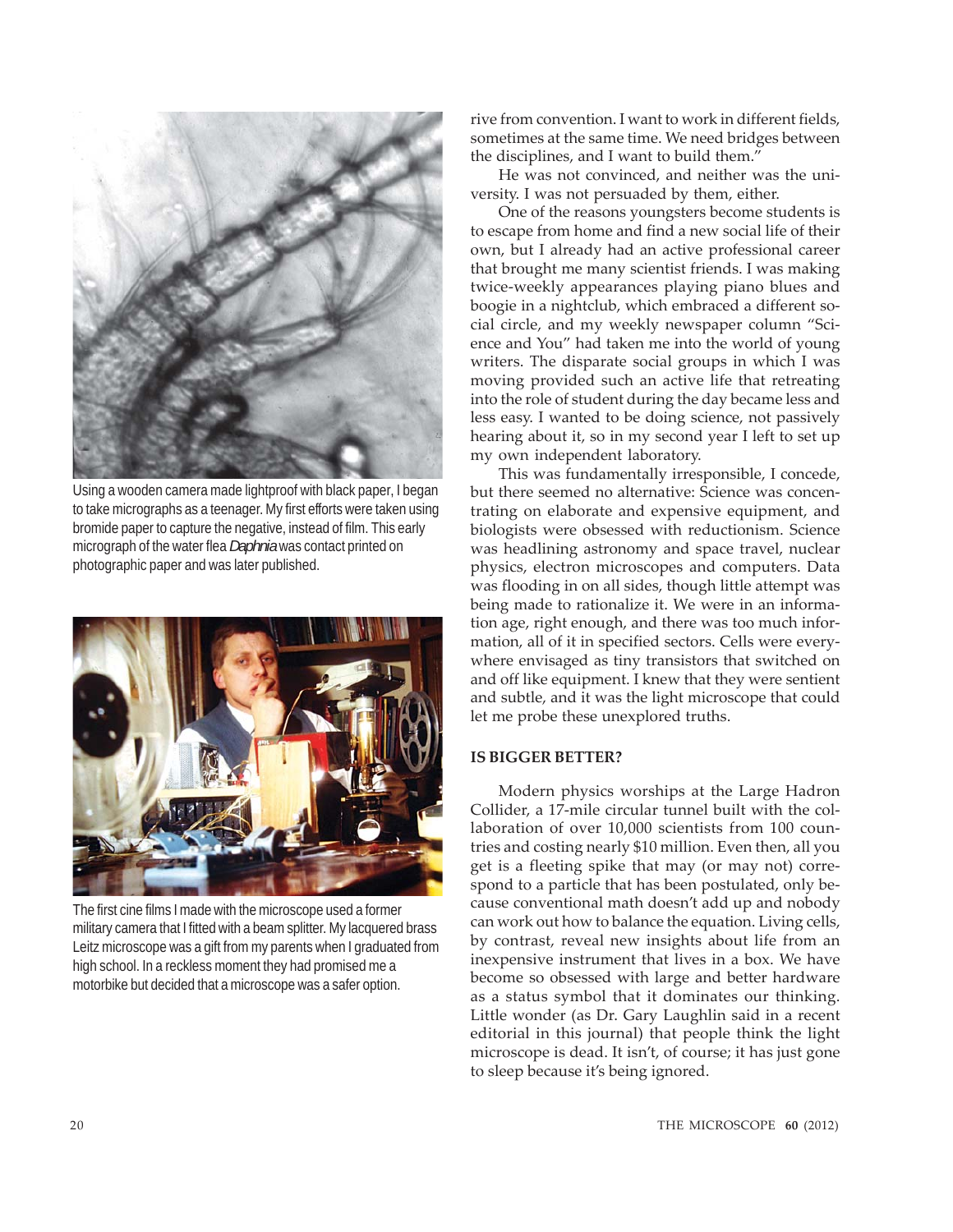#### CRITICAL FOCUS | BRIAN J. FORD



An early lecture at Cardiff University around the time I began giving presentations. The immediacy and interactive nature of a live audience gives lectures a special appeal. Although a television audience is larger, the people are remote and there is no sense of connection that a live presentation provides.

Working outside the academic framework was the only way ahead. Nonetheless, I retain close contact with Cardiff University, and my fellow students are friends to this day. The university elected me a Fellow and a Member of Court, I became President of the Association of Past Students, and Cardiff is still the university where I have my academic e-mail address. In recent years they have at last appointed senior staff to work with the media, and to carry out interdisciplinary research — the two areas where I was told there was no future. So I won both points eventually.

My early interests in microscopy took me into unexpected territory. One of my medical friends brought vaginal samples for me to examine, because he'd discovered what he thought were small parasites. They proved to be round objects with thickened sculptured cell walls and tripartite markings, typical of cells produced in tetrads. They turned out to be spores of *Lycopodium,* used as the solid phase of a lubricant for condoms. It was a surprise to him!

Another friend came with what he claimed were active protozoa in a sputum sample. I soon showed that they were ciliated cells from the lining of the bronchi, coughed up in a bout of bronchitis, and not an infection after all. Hemostasis was a continuing research interest when I was young (see Critical Focus, *The Microscope*, 59:4, p 165, 2011) and so were the trypanosomes of freshwater fish (*The Microscope,* 38:1, p 15, 1990).

Meanwhile, I was campaigning for a better deal for science. Among my first books were *Microbiology*



In my early twenties I lived in a rented house near Cardiff city center and the university. Just about everyone smoked in those days. I preferred a pipe because it did not drop ash onto the microscope stage as cigarettes did. Working all night was easier at home than in a college laboratory.



My first television appearance was also 50 years ago, in 1962. I discussed so many topical science subjects, but when I had regular slots on a TV program, I was free to prioritize microscopical subjects — the latest outbreak, a new disease, pollution — even though microscopy has been rarely featured on news programs.

*and Food* (1970) and my satire on science *Nonscience, or How to Rule the World* (1971). The success of *Microbiology and Food* probably stemmed from the unifying theme. Trying to change how microbiology was taught at the university, I looked at the different aspects of food from the standpoint of the single cell. There was more microscopy in *Nonscience*, where I also satirized the problems with grants that I had learned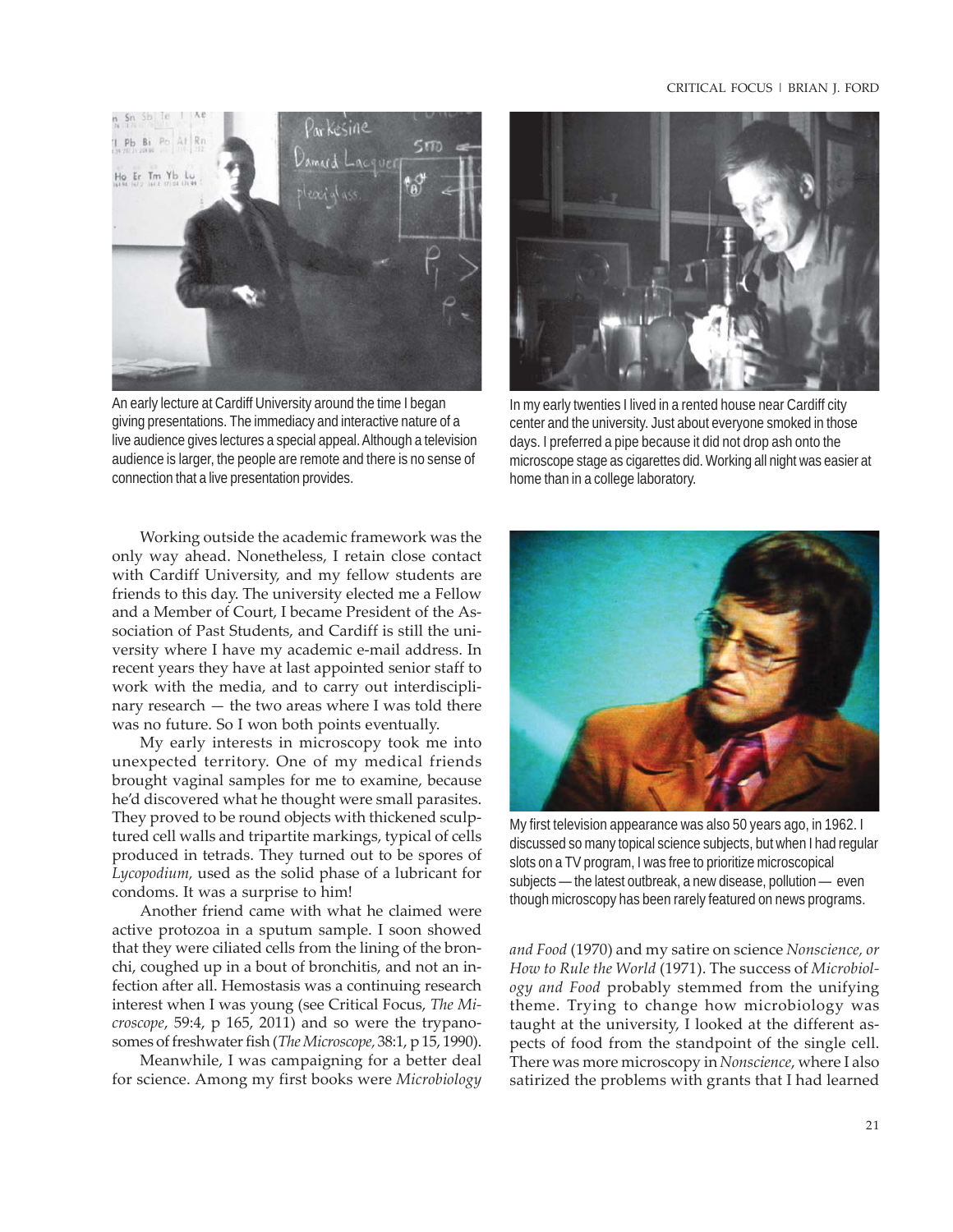

At 26, I bought a substantial property facing park land and established a laboratory in the rear of the house. From my study, I could wave to my children as they walked in the school gate. When they returned home, I took a break from work to spend time with them. Cardiff University was also within walking distance.



The State Microscopical Society of Illinois awarded me their inaugural Köhler Medal in 1997. Two years later, it was presented to Saville Bradbury (far left), my respected colleague from Oxford University, joined here with award recipient Anna Teetsov and SMSI President Bill Mikuska.

from Mr. Smith a decade earlier.

When the Inter/Micro conference came to Cambridge University in England during 1973, I was invited to give two presentations, and that same year saw the publication of my two new books, *The Revealing Lens* and the *Optical Microscope Manual*. My concern that the public remained unfamiliar with microscopes became a leading article entitled "Microscopic Blind Spots" that I wrote for *Nature* (258, p 469) in 1975, and the subject was subsequently raised in *The Microscope* 24:4 p 295, 1976.

My discovery of the original specimens from Antony van Leeuwenhoek, the microscope pioneer, made international headlines. They had lain hidden in the Royal Society's cellars for three centuries. It was an extraordinary revelation and the research was first published by the Royal Society in 1981, after which it appeared widely around the world (see Critical Focus, *The Microscope*, 59:1, p 11, 2011). This was the subject of my banquet speech at Inter/Micro 84 and those attending were captivated — not by my presentation, but by Leeuwenhoek's wonderful work.

## **EVENINGS WITH BRIAN**

The success of the lecture brought a return invitation from Dr. Walter C. McCrone, and the presentations became an annual feature of the Chicago conference. Once my talks had hit their stride, McCrone decided to call them "An Evening with Brian." When I first saw the announcement, I said to him that I thought that — even for America — this was carrying informality too far. He smiled and said: "When people take you to their hearts, in any field of endeavor, it's the first name that they recognize. It's like Leonardo. Or Marilyn." I think that was a compliment. In any event, my annual Inter/Micro presentation has endearingly been called "An Evening with Brian" ever since.

So far, I have given more than 80 scientific lectures at those conferences. Many of them have led to enduring projects, and several have gone on to become books. The proposal for this column came out of the blue, when Gary Laughlin approached me about it in January 2010. "Might you be interested in writing a regular section in *The Microscope*?" he wrote. I have written columns before — remember that my very first, the weekly newspaper column "Science and You" had started before I was even a university student. I have written regularly for *The Guardian* in London and had my own column for publications, including *The Listener* magazine, *Boz* in London and *Mensa Magazine*. Before Gary had written, I was musing on writing a regular column once more, so his invitation was perfectly timed.

At first I was concerned to find enough topics to keep going. That didn't last long. Once I had started I was nominating subjects for future columns, and there are already 20 topics jostling for position. Were they all to appear in print, they would last until 2016 (assuming that no more are added to the list). New microscopical mysteries keep arising on all sides. *Nature* pub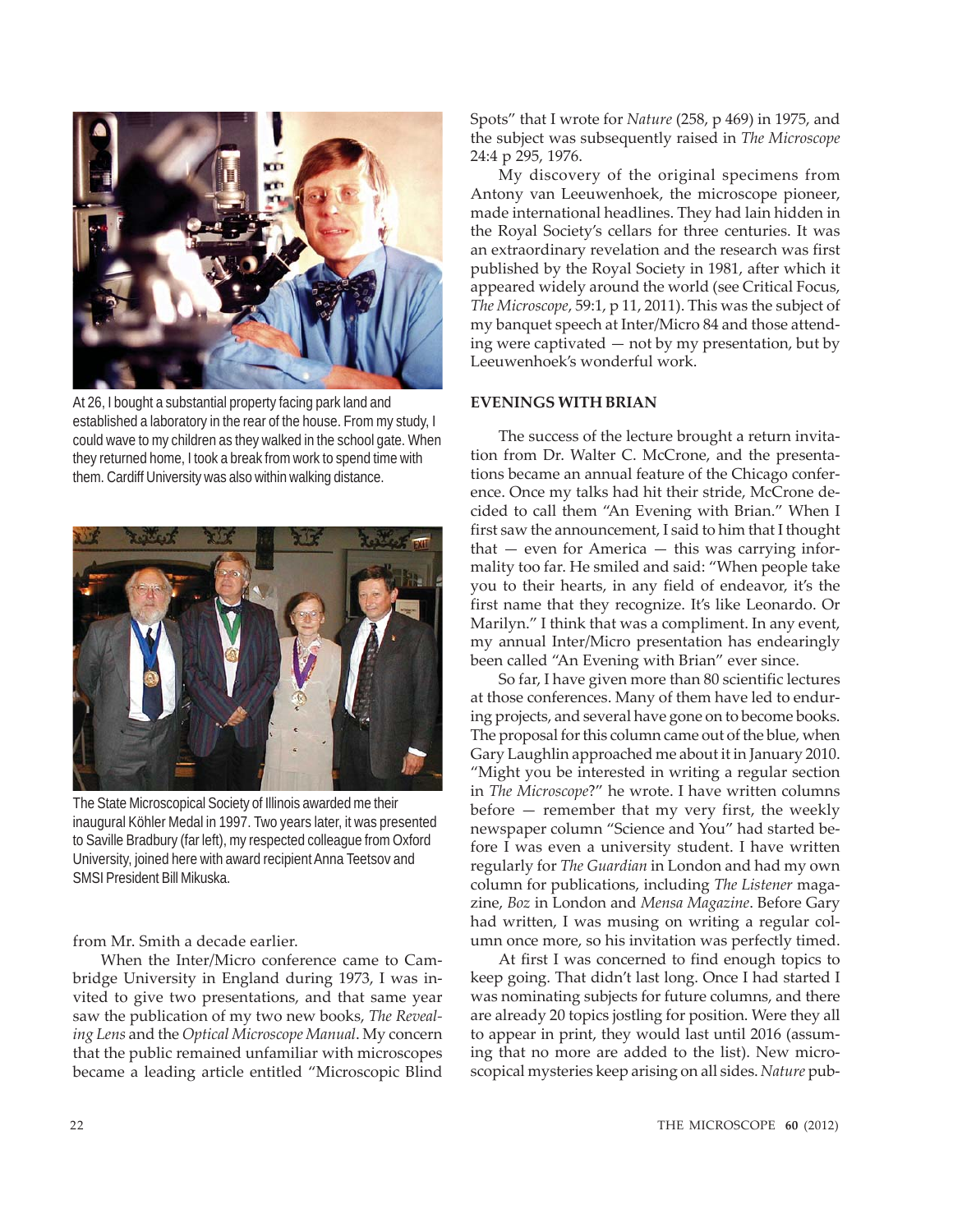lished what seemed like a microscopic crossword, leading to speculation that this was some creation by alien life forms, until I was able to show that it was actually a portion of a pennate diatom (*Nature*, 323, p 675, 1986). A colleague at a laboratory in London was perplexed by floaters in samples of virus-contaminated tap water, and it proved possible to categorize them and then find items from each category in impure domestic outfalls upstream of the supply, thus confirming the source. The research was published in *Microscopy* (36:1, p 56, 1988), and I spoke on it at Inter/Micro 1989.

I studied leaf histology as I worked on a theory that leaf fall was the plant's major excretory mechanism. The "Evening With Brian" for 1986, where I described this research, is remembered by many. The subject was new, the talk was extemporized, and my descriptions of trees standing with their roots crossed (desperately waiting for autumnal relief) seems to have created a lasting impression. I published the concept in *Nature* (323, p 763, 1986) and other papers on the subject followed. The research has recently been broadcast on television in the U.K. and has been widely discussed elsewhere.

#### **CHANCE ENCOUNTERS**

Curious coincidences continued to crop up through my life — meeting Roger Loveland is a good example. In 1970, I wrote a book review of his masterwork, *Photomicrography,* for *New Scientist*, and I thought how good it would be to meet him. Not long afterwards I had landed at Pittsburgh and saw the last cab disappear as I reached the taxi stand. One other person arrived, and we waited together, each absorbed in reading newspapers. It was late, and taxis seemed to have vanished. Suddenly, one appeared, and we looked urgently at each other. "I am going downtown — well, that's where I live," he said to me. "And I am staying in the center too," I replied, so we agreed to share.

Within minutes we were talking, and he mentioned that he had a book recently published. I hoped it had been widely reviewed, which is an important birth rite for any book that's likely to be successful. He nodded, pleased, and said it had been reviewed in *New Scientist*. "It was a book about taking photographs through a microscope," he explained. I asked him: "Are you Roger Loveland?" and he looked shocked to the core. "I reviewed the book, and I was so hoping to meet you some day," I told him. Roger blanched, and shook my hand warmly. "You're Brian J. Ford!" he exclaimed with a smile. "I was hoping our paths would cross." So there you  $go - of$  all places, in a taxi in Pittsburgh.



Living in rural Cambridgeshire presented an opportunity to invite fellow microscopists to my home. A frequent guest was John McArthur, whose portable microscope revolutionized diagnosis in remote areas. McArthur was a remarkable friend, clear-sighted and knowledgeable.



I have spoken frequently to smaller microscopy clubs, including the Microscopical Society of Southern California. Seated at this dinner after a talk is (from left) Prof. Stuart Warter, MSSC President Jim Solliday, the author, Leonie and John Fedel, Dr. Joseph Arditti and Pierrino Mascarino.

Here's another: After I had finished my initial studies of neurons communicating with each other, I was in California to lecture. At the weekend I stayed with my cousin at the beach in Aptos, and I thought I'd take off a few hours to wander deep in thought. I strolled the four miles to Capitola (near Santa Cruz) and took lunch by the shore. Later I had an ice cream and settled onto a bench under sun-dappled trees. A couple came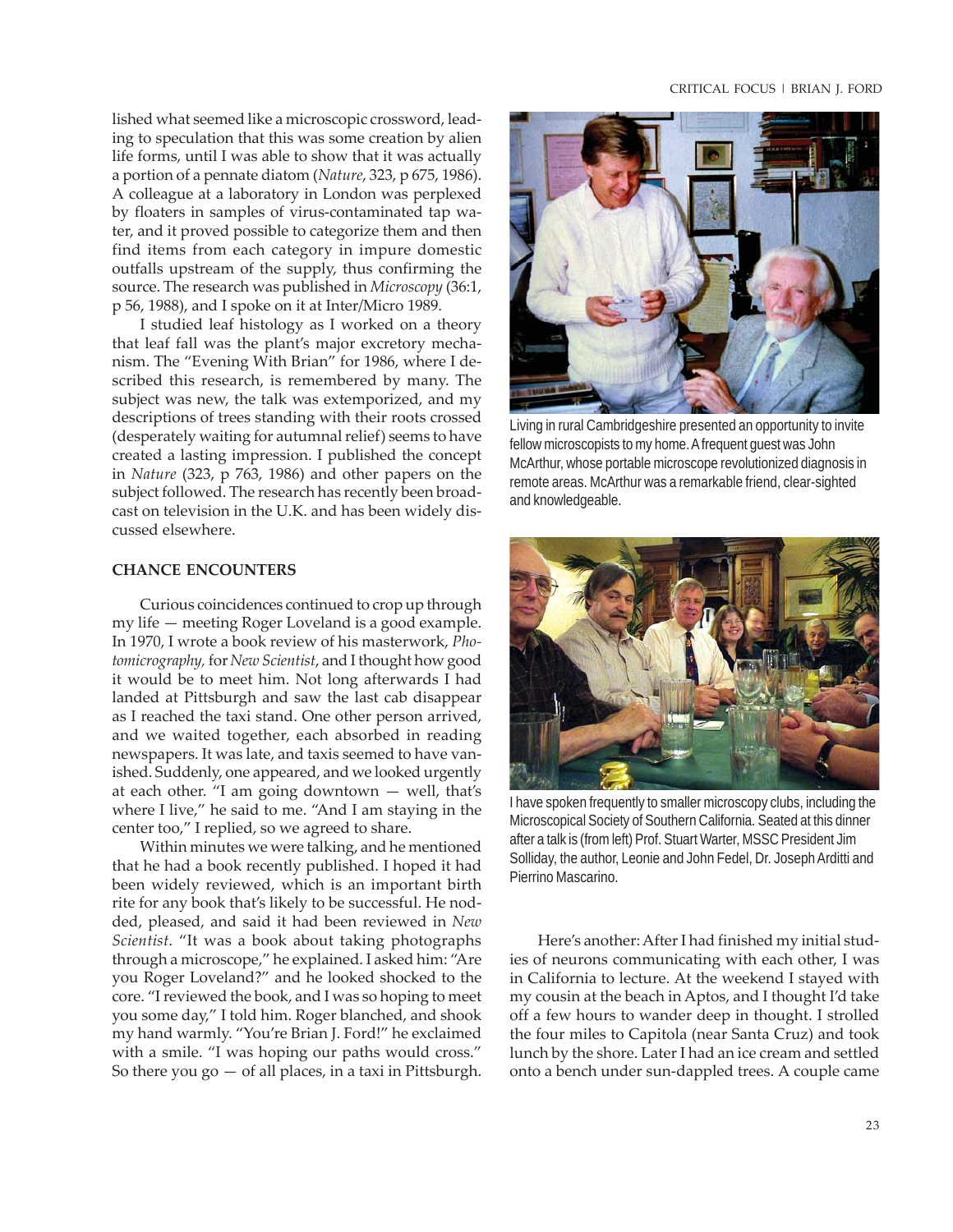

I was photographed in Biopolis, Singapore, at one of the largest international research centers by Brian Ferrar, First Secretary for Science and Technology at the British High Commission. Sir David Lane, Chief Scientist at Cancer Research U.K., introduced my lecture on the ingenuity of the single cell.

by; she headed off for the shops, and he, after a gesture of polite inquiry, seated himself beside me to wait. I mentioned something about the dazzling sunlight; he replied with a comment about image formation. I mentioned the processing of data within the retinal cells; he said he, too, was fascinated by the phenomenon, and then introduced himself as Dr. Dorian Aur. He is the only other person in the world who had paralleled my studies of neurons. We had a marvelous conversation and have remained in close contact ever since. My investigations have benefited so much from his studies of the nature of spike signals sent between neurons. I only hope that he has benefited from what I have said in return. As I write, I have been compiling a reference for him to join the faculty at the University of California-Davis.

One more? I was visiting Joan Powling, a microscopist in Melbourne, Australia. We spoke about my interest in the ingenuity of the living cell, and she asked if I'd like to meet Jeremy Pickett-Heaps. "He is keen to meet you," said Joan. I was just as interested, for Jeremy had written a book on the algae back in the 1970s, and I had learned much from his writings. We met and picnicked near a seaside headland, while I spoke to Jeremy about the repair mechanisms in algae that were of such interest to me. I had made preparations of some rhodophytes.

Jeremy announced: "I have studied these too  $-$  in fact we have taken time-lapse film of the same phenomena." This was astonishing news. I was not aware that anybody had done this, and it was the answer I sought. Jeremy's sequence is the most important and relevant to my work that I have ever seen, because it completely corresponds to my theories. He captured cells restoring to full function a dead and empty cell, which is exactly what I had read about, and the perfect case for me to cite.

What a uniquely gifted microscopist Jeremy is. He came to Inter/Micro where the State Microscopical Society of Illinois presented him with an award, and we jointly presented a microscopy course at the McCrone Research Institute: I demonstrated aquatic microorganisms while he explained what they were doing, live on the screen. Later, I showed how a bead-lens microscope could be made and had students create their own and observe specimens with what they produced. The results were surprisingly good and helped to inspire the residential courses that I now teach at Madingley Hall, Cambridge University.

One of my greatest pleasures is demonstrating my work with microorganisms to the public. This was supported by the fellowship I was awarded in London by the National Endowment for Science, Technology and the Arts (NESTA), the British equivalent of the MacArthur Foundation fellowships. I was often asked why I had not been on the list for a MacArthur award, and the answer  $-$  apart from the likelihood of being assessed as too dumb to qualify  $-$  is that eligible candidates must be citizens of the United States. NESTA provided the same support in Britain, though the fellowships have since been stopped and the money now seems to go to commercial companies instead (I am not sure that was the original intention when the British government set up the scheme).

Apart from the NESTA fellowship, I was also awarded a three-year research fellowship at the Open University by the Royal Literary Fund and have been awarded grants by the Royal Society, and by major trusts in London such as the Wellcome and Leverhulme. I've also received small awards from the Botanical Research Fund and the Appleyard Fund at the Linnean Society. I was awarded the Kodak Bursary in the early days of my investigations into the origins of the microscope with support from the Spencer-Tolles fund of the American Microscopical Society. It has all been crucial, though much of the research work has to be supported by personal income strands from book royalties, lecture fees and television rights.